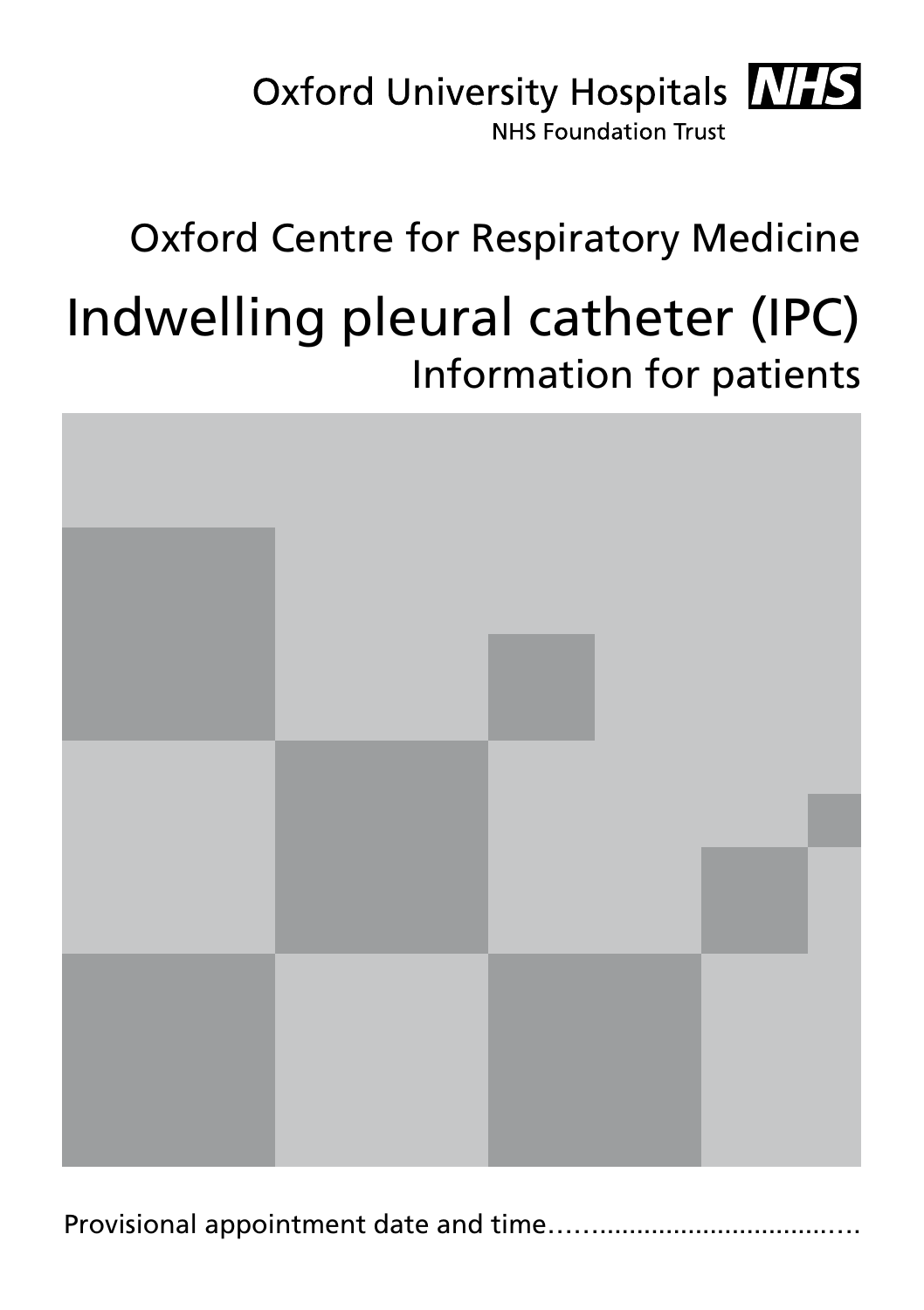### Important information about your IPC insertion

- Do not eat or drink anything for 6 hours before your procedure. You can take any medicine you need to have with a sip of water up until 2 hours before your procedure.
- Tell your doctor about all the medication you take and any medical conditions you have.
- Tell us if you are on any blood thinning or diabetes medications – these are normally stopped before your procedure. It is important that you continue to take any other medications (including those for high blood pressure).
- Arrange for someone to bring you in and take you home from the procedure. You should also not be alone overnight after your procedure.
- If you are given sedation medicine during the procedure, for 24 hours after the procedure you should not drive, return to work, operate machinery, drink alcohol, sign legal documents or be responsible for small children.
- Contact your doctor if you have increasing chest pain, fever or any redness around the IPC, or if you are concerned the IPC has become dislodged.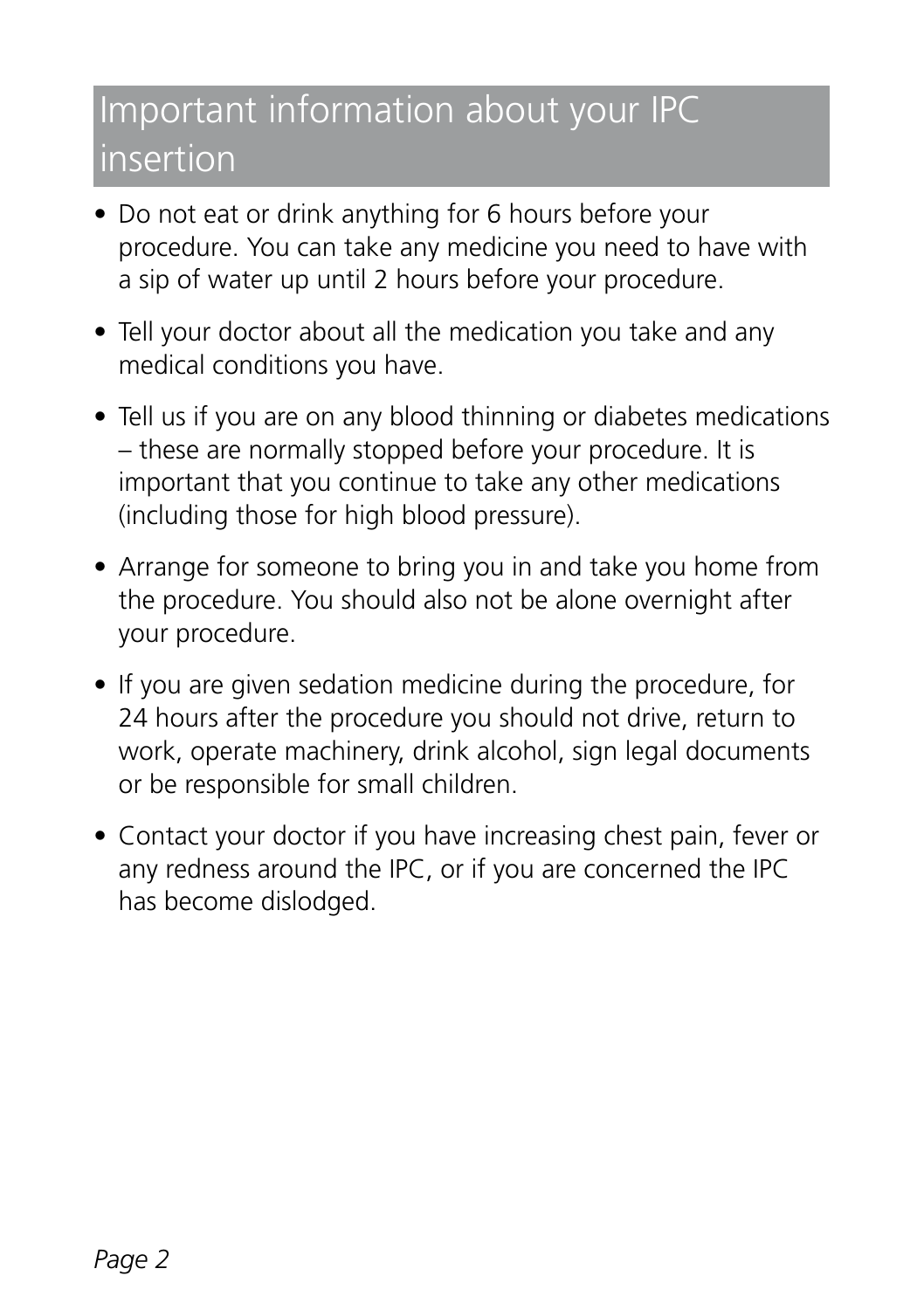## What is an indwelling pleural catheter (IPC)?

An IPC is a specially designed small tube used to drain pleural fluid from around your lungs easily and painlessly, whenever needed. It avoids the need for repeated uncomfortable injections and chest tubes every time the fluid needs to be drained. The drainage can be performed either by you or a friend/relative, or by a district nurse.

The IPC is a soft flexible tube, thinner than a pencil, which will remain inside your chest. The end of the tube passes out through your skin. There is a valve on the outer end of the tube to prevent fluid leaking out.

#### Recently inserted IPC



©*OMI*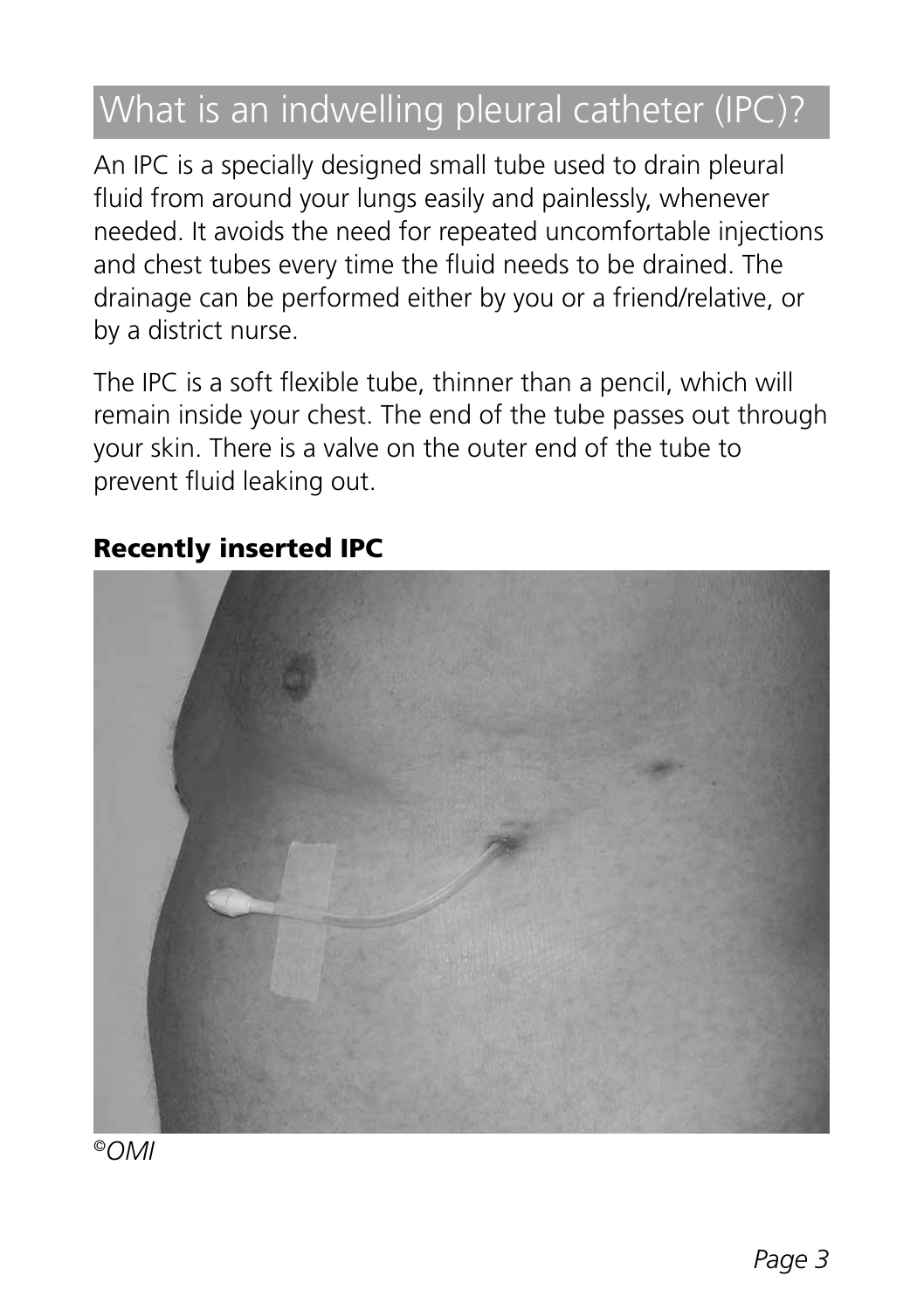## Why do I need an IPC?

Within your chest there is an area called the pleural space. This is made up of two thin membranes – one lining your lung and the other lining your chest wall. Between these layers there is usually a very small space which is almost dry. In your case, fluid has collected in this space so that your lung cannot work properly, making you breathless.



Draining away the fluid using needles and syringes helps relieve breathlessness for a time, but the fluid will often re-collect, making you breathless again. Whilst it is possible to have repeated drainage of fluid in this way, it can be uncomfortable and means many trips to hospital. The IPC is a way of allowing fluid to be repeatedly drained without you having to come to the hospital to have repeated uncomfortable fluid drainage procedures.

*Page 4*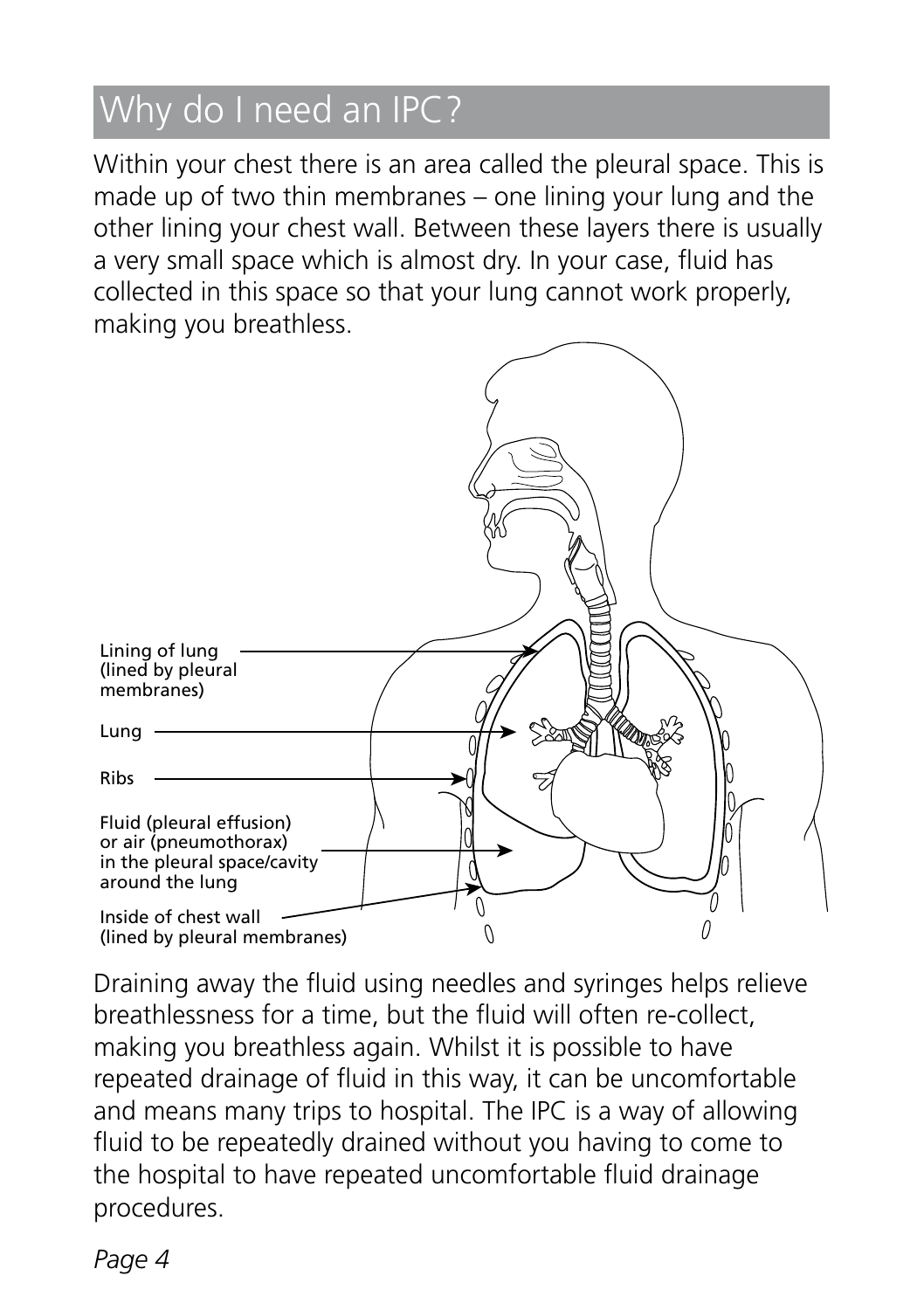## How should I prepare for my IPC?

Please make sure we have your correct telephone number. We will contact you by telephone a few days before your procedure to confirm that you are still able to come. If we are unable to reach you, your appointment will be given to someone else who is waiting for this procedure.

#### **Please let us know if you may be pregnant, as this may affect the medications we use for the procedure.**

#### Fasting instructions:

**Do not eat or drink anything for 6 hours before the procedure. You can have small sips of water up to 2 hours before the procedure, if you need to take any medicines. Your procedure will be cancelled if you do not follow these instructions.**

#### **It is also better not to smoke before the procedure, because this can reduce the amount of oxygen your blood can carry.**

On the day of the procedure, before we insert the IPC, we will need details of **all** your medications (including any over the counter remedies), allergies and any medical conditions. **It is important to let us know in advance if you take blood thinning or diabetes medications, as we temporarily stop these before your procedure.** You should take all your other medications as usual on the morning of the procedure – these should be taken with a sip of water at least two hours before you arrive.

**If you take medication for high blood pressure, it is particularly important that you continue taking your tablets.** We would also ask that you get your blood pressure checked at your GP practice two or three days before the procedure, to make sure that it is well controlled.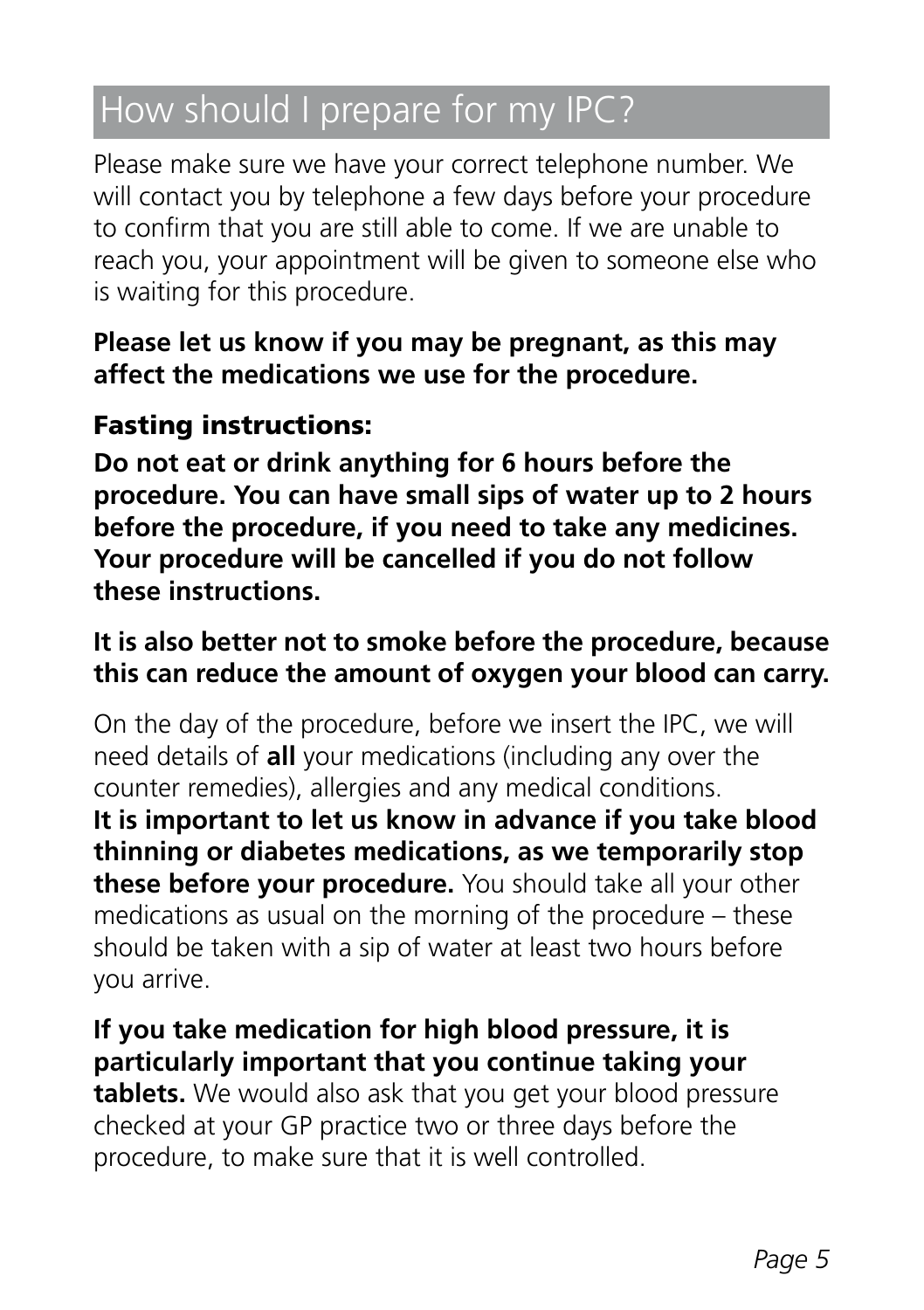The tables below explain what to do with your medications. Please contact us if you are not sure what to do.

| Diabetes medications                                                                                                                       |                                                                                                                                                                                                                                        |  |  |  |
|--------------------------------------------------------------------------------------------------------------------------------------------|----------------------------------------------------------------------------------------------------------------------------------------------------------------------------------------------------------------------------------------|--|--|--|
| <b>Medication</b>                                                                                                                          | <b>Instructions</b>                                                                                                                                                                                                                    |  |  |  |
| Diabetes tablets<br>e.g. glibenclamide, gliclazide,<br>glimepiride, glipizide,<br>tolbutamide, metformin,<br>pioglitazone and sitagliptin. | Do not take on the morning of the<br>procedure.                                                                                                                                                                                        |  |  |  |
| Insulin injections                                                                                                                         | The dose of your insulin will<br>usually need to be either reduced<br>or stopped on the morning of your<br>procedure.<br>If in doubt, please don't take your<br>insulin and bring it with you, along<br>with all your other medicines. |  |  |  |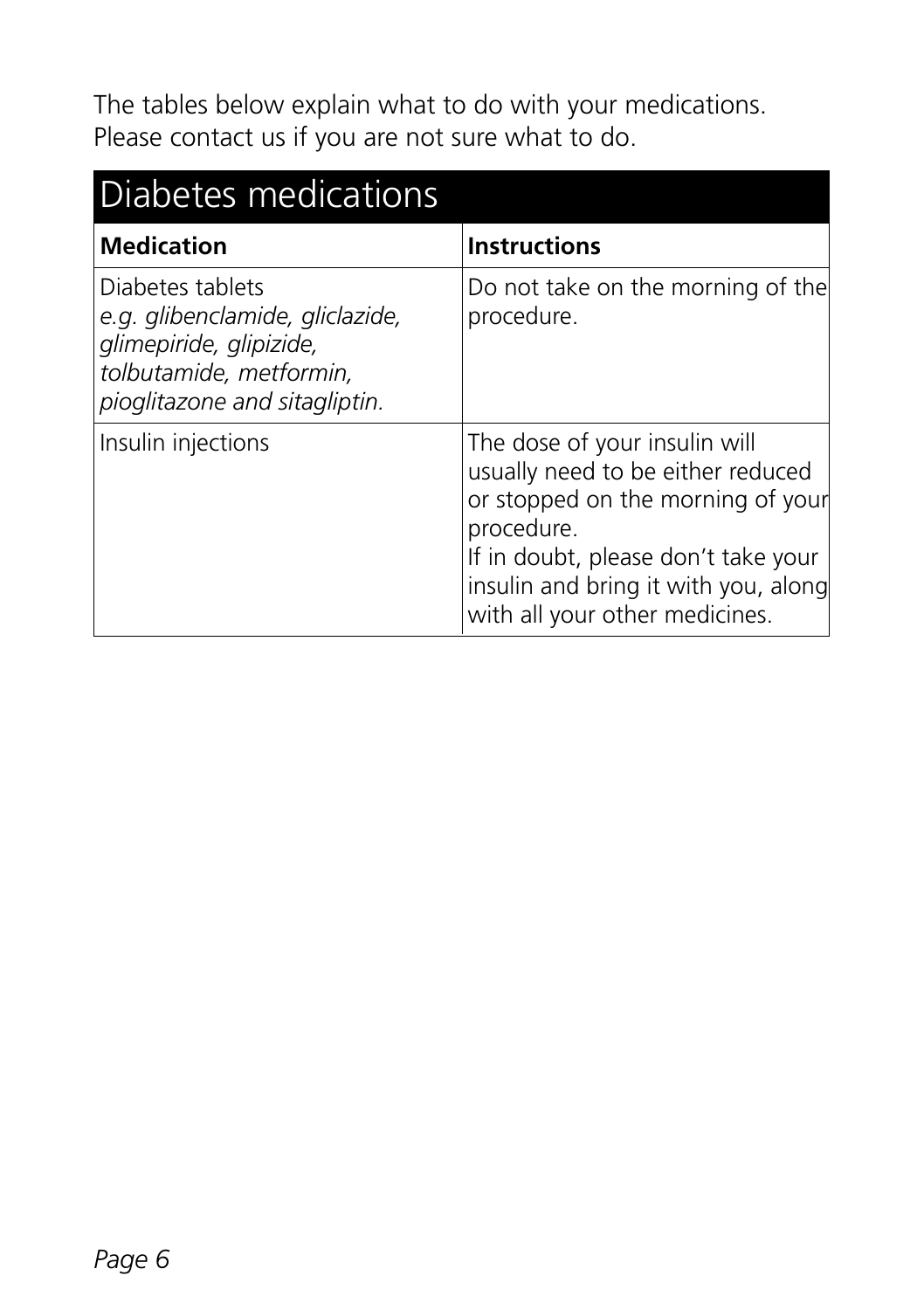| <b>Blood thinning medications</b>                                         |                                                                                                                                                                                                                          |  |  |  |
|---------------------------------------------------------------------------|--------------------------------------------------------------------------------------------------------------------------------------------------------------------------------------------------------------------------|--|--|--|
| <b>Medication</b>                                                         | <b>Instructions</b>                                                                                                                                                                                                      |  |  |  |
| Warfarin                                                                  | Usually stopped 5 full days before<br>the procedure. You will need an<br>'INR' blood test 1-2 days before<br>your procedure to make sure your<br>'INR' is below 1.5, otherwise we<br>will need to cancel your procedure. |  |  |  |
| Aspirin                                                                   | Do not take on the morning of<br>the procedure.                                                                                                                                                                          |  |  |  |
| Clopidogrel (Plavix)<br>Dipyridamole (Persantin)<br>Ticagrelor (Brilique) | Usually stopped 7 full days before<br>the procedure.                                                                                                                                                                     |  |  |  |
| Apixaban (Eliquis)<br>Dabigatran (Pradaxa)<br>Rivaroxaban (Xarelto)       | Usually stopped 2 full days before<br>the procedure.                                                                                                                                                                     |  |  |  |
| Dalteparin (Fragmin)<br>injections                                        | Usually stopped 1 full day before<br>the procedure.                                                                                                                                                                      |  |  |  |

| All other medications                                                 |                                                                                            |  |
|-----------------------------------------------------------------------|--------------------------------------------------------------------------------------------|--|
| Medication                                                            | <b>Instructions</b>                                                                        |  |
| All other medications<br>(including those for high<br>blood pressure) | Please take as normal, at least<br>two hours before the procedure,<br>with a sip of water. |  |

Please bring all of your medications with you when you come for the procedure. You should also bring any glasses that you need for reading. Please do not wear jewellery or nail varnish or bring in any valuables.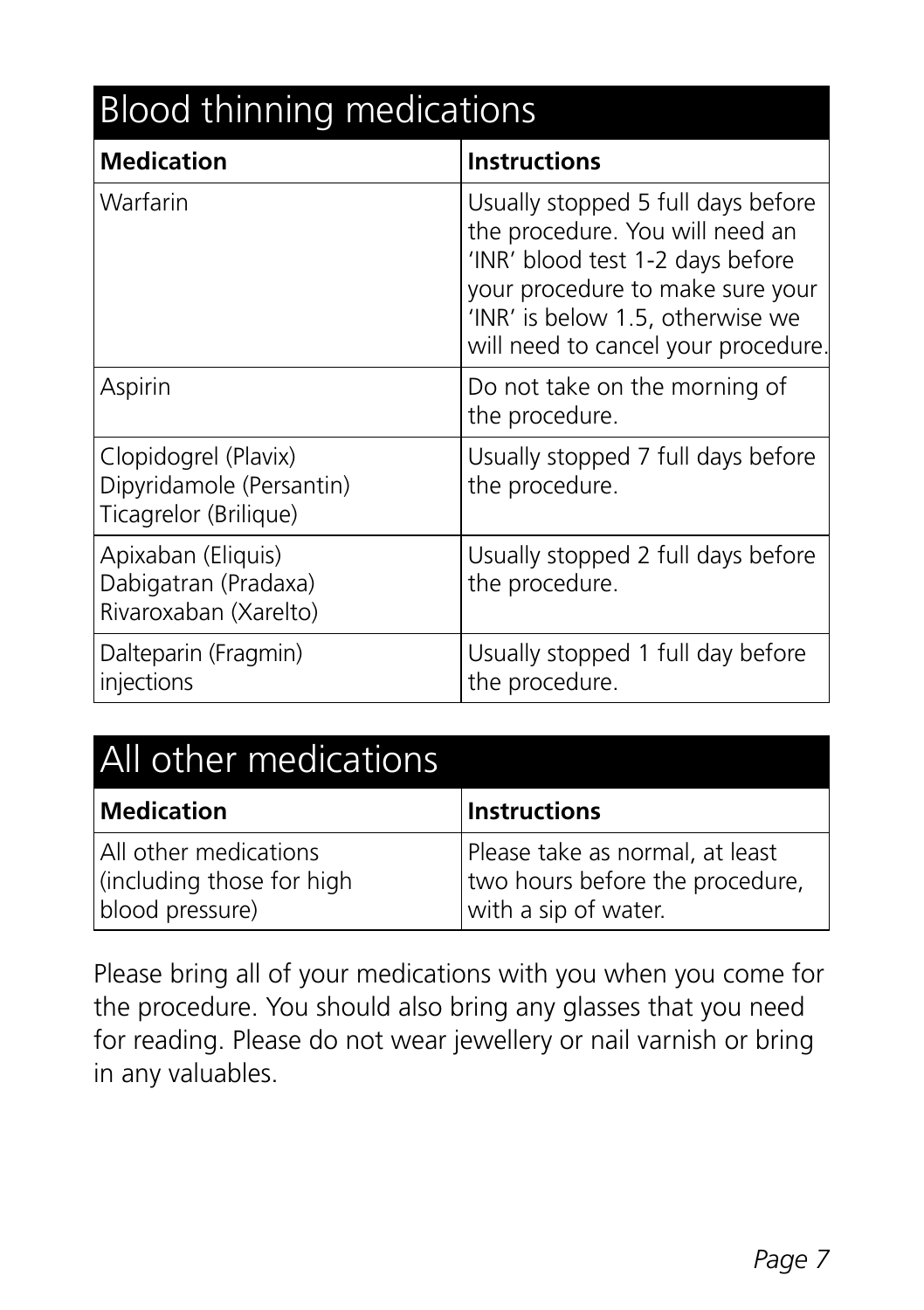## Sedation during the procedure

If you find the procedure uncomfortable, we may be able to offer you sedation medication. This will make you feel sleepy and will reduce any discomfort.

Before you come for your procedure it is important that you follow the fasting (starving) instructions noted on page 5. Fasting is very important before any sedation or anaesthetic. If you have anything in your stomach whilst you are under sedation, it might come back up and get into your lungs.

### What will happen on the day?

Please come to the reception desk at Theatre Direct Admissions, on Level 1 of the John Radcliffe Hospital at the time you have been given.

When you arrive, a nurse will greet you and take your blood pressure, heart rate and temperature. They will also ask you questions about your medical history, medications and any allergies you might have.

The nurse or doctor will insert a cannula (tiny plastic tube) into a vein in your hand or arm, in case we need to give you medication during the procedure.

The procedure will be explained to you again and you will have the opportunity to ask any questions you might have. You will be asked to sign a consent form to confirm you are happy for the procedure to go ahead. The nurses will then ask you to change into a hospital gown.

When your IPC insertion is due to start, you will be shown into the procedure room and will be asked to lie on a couch. Your blood pressure, oxygen levels and heart rate will be monitored using a cuff on your arm, a sensor on your finger and some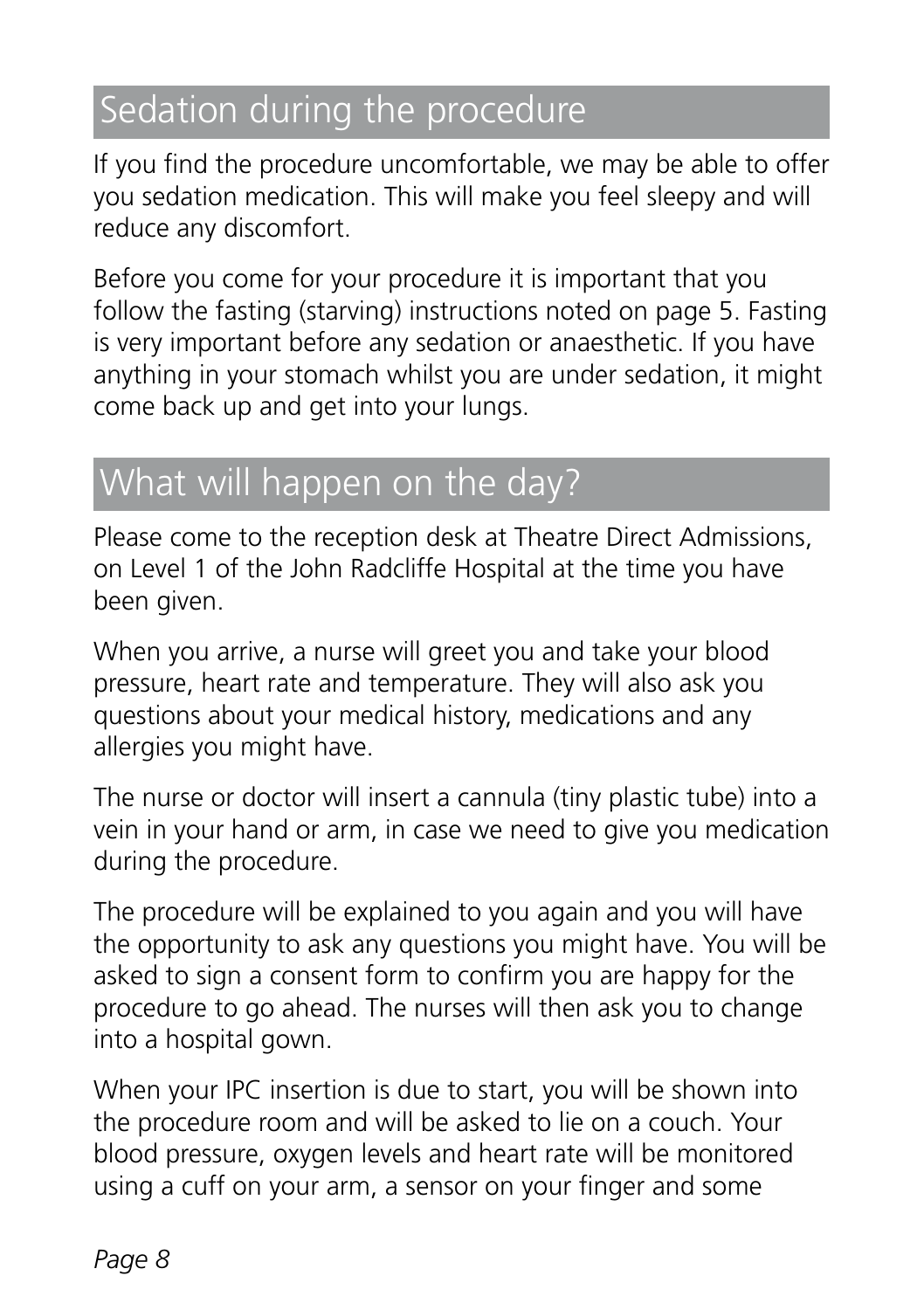stickers attached to your chest. You will be given some oxygen into your nose or mouth to keep the oxygen in your blood at a safe level.

If you are uncomfortable during the procedure, we can give you sedation medication into the cannula to make you feel sleepy, although we do not normally need to do this.

The doctor will do an ultrasound scan to find where best to place the IPC. This involves putting gel onto your chest and using a hand-held device to roll over your skin. The ultrasound uses sound waves to create an image on a screen. It is not painful.

The IPC is usually put into the side of your chest, below your armpit, as this will be more comfortable for you and means you will be able to sleep on your back afterwards.

Once you are resting comfortably, the skin over the area where the IPC will be placed will be cleaned with an alcohol based liquid (containing cleaner) to kill any bacteria. This fluid often feels cold. A local anaesthetic will then be injected into your skin, to numb the place where the IPC will go. This may sting to begin with, but the pain will disappear quickly.

Your doctor will then make two small cuts (incisions) in the numb area of skin and gently open a path for the IPC. This should not be painful, although you may feel some pressure or tugging. One cut is for the IPC to pass through your skin, and the second is for it to be passed into your pleural space. The IPC will then be gently inserted.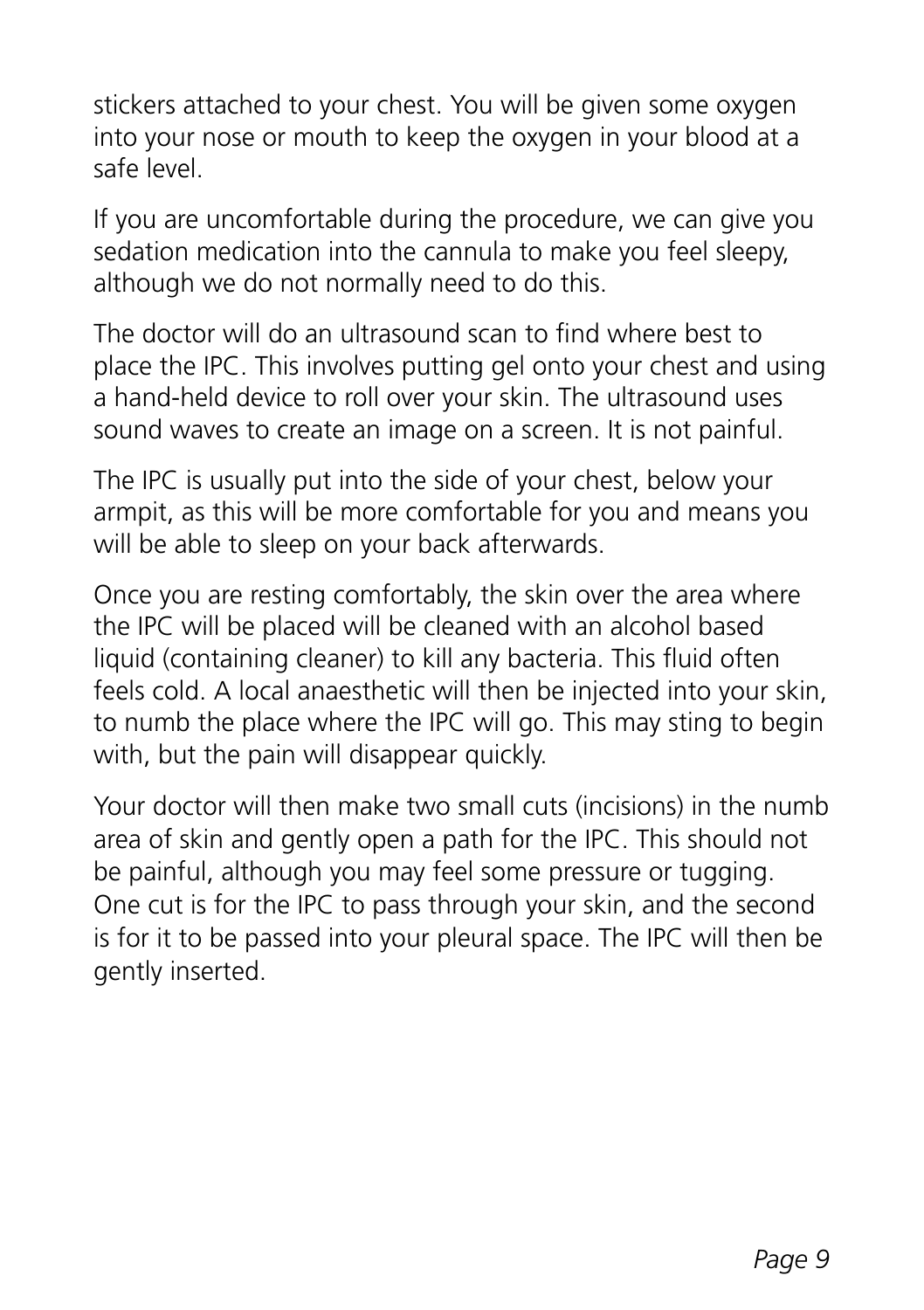### What are the risks?

In most cases, the insertion of the IPC and its use in treatment is a routine and safe procedure. However, like all medical procedures, IPCs can cause some problems. All of these can be treated by your doctors and nurses.

- Most people get some discomfort from their IPC in the first week. You can take simple painkilling medication to control this.
- Sometimes IPCs can become infected and need treatment, but this is uncommon (affecting about 1 in 50 people). Your doctor will thoroughly clean the area before putting in the IPC, to try to prevent this. You will also be taught how to keep your IPC clean. Tell your doctor if you have any problems such as fever, increasing pain or redness around the IPC.
- Very rarely, during its insertion, the IPC may accidentally damage a blood vessel and cause serious bleeding. This only affects less than 1 in 500 people. Unfortunately, if this does happen it can be a serious problem which will require an operation to stop the bleeding. Very, very rarely such bleeding can be fatal. During the procedure everything possible will be done to avoid this.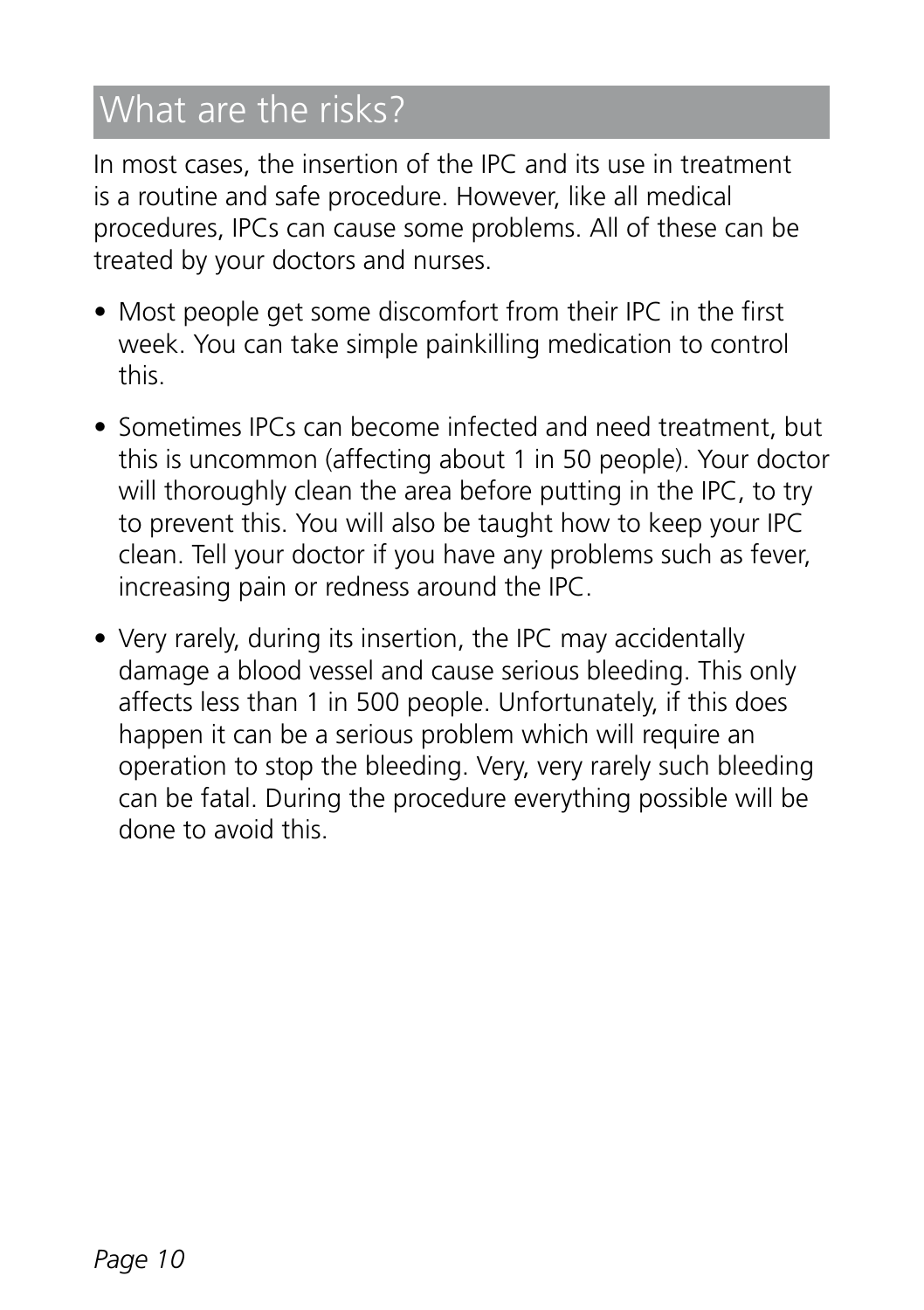#### Are there any risks associated with long term IPC use?

Generally IPCs are usually fine to be left in place for as long as they are needed.

- The main risk is infection entering the chest through the IPC. This risk is reduced by carrying out good IPC care and hygiene. We will teach you how to look after your IPC, to help prevent an infection.
- Sometimes malignant (cancerous) tissue can affect the area around the IPC. Please let your doctors know if you develop a lump or any pain around your IPC after it is inserted. If this problem does develop, your doctor will advise you on appropriate treatment.

### Will it be unpleasant?

The local anaesthetic that is injected into your skin means that you should not feel the drain going in. If needed, we can give you additional painkillers to control any discomfort. If you are still in any discomfort, we can offer you sedation medication, but this should not be necessary.

At the end of the procedure your chest may feel bruised or sore for about a week. Simple painkilling tablets, such as paracetamol and ibuprofen, are usually enough to relieve this discomfort.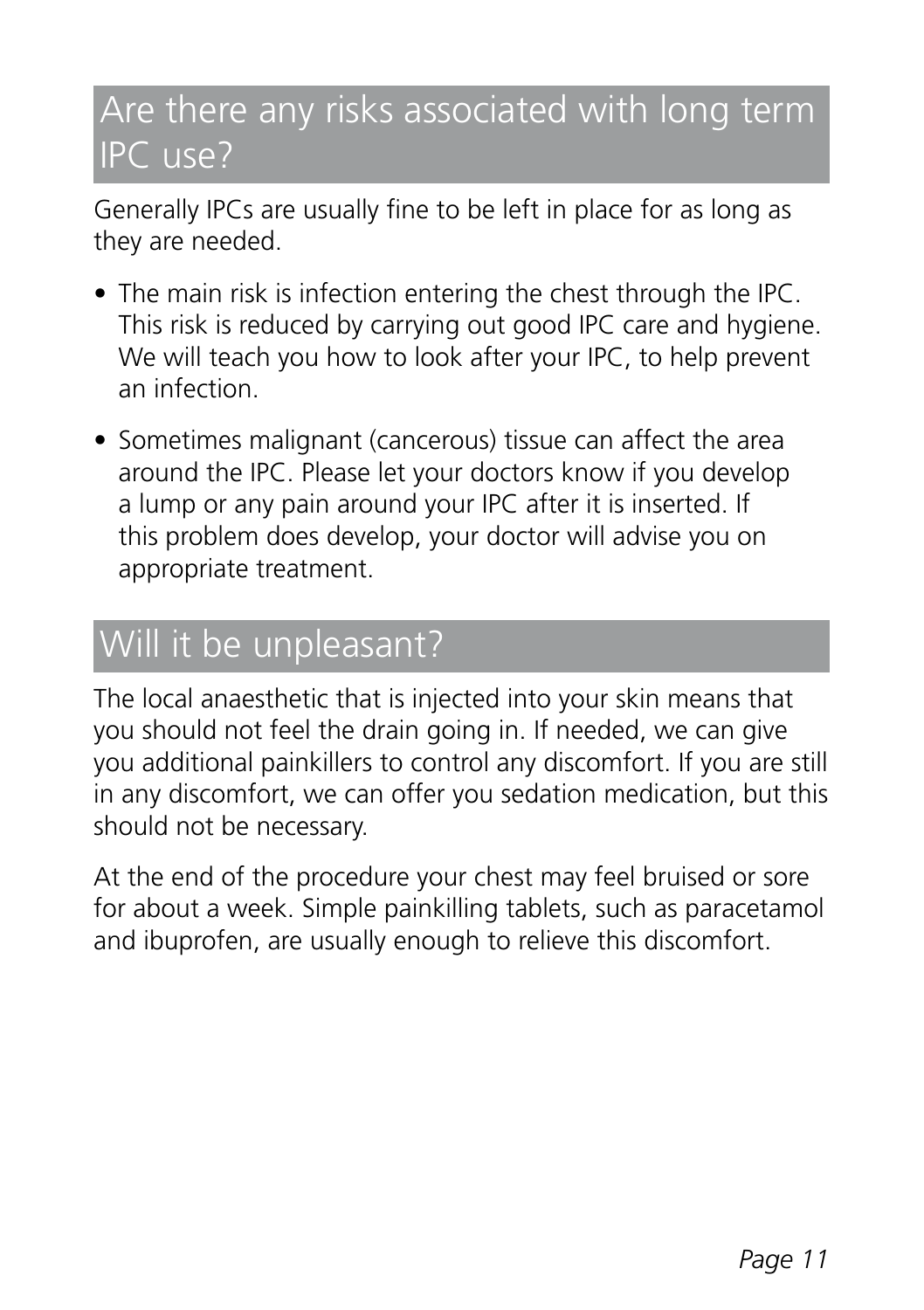### What happens after the IPC insertion?

The IPC insertion procedure usually lasts between 30 and 60 minutes. Afterwards, you will be monitored by a nurse in our Recovery Area for 2 hours. During this time, we will drain your chest using the IPC. You will also have a chest X-ray to confirm the IPC is in the correct place.

After 2 hours, provided your X-ray is satisfactory and you feel well, you will be taken to the Transfer Lounge (Level 2, John Radcliffe Hospital). You can wait here until you are ready to be collected and taken home. Before you leave, the nurse will remove the cannula from your hand/arm.

It is essential that someone accompanies you home, either driving you home or traveling with you in a taxi. You should not go home on public transport after this procedure. You will need to be taken home by car. This will be more comfortable for you and also quicker for you to return to the hospital if there are any complications on the journey home. You should also not be alone overnight after your procedure, even if you haven't had sedation, in case you feel unwell.

If you were given any sedative medication during the procedure, you should not drive, work, operate machinery, drink alcohol, sign any legal documents or be responsible for small children for 24 hours after the procedure. This is because the sedation can affect your judgement and behaviour slightly (even if you think you are feeling fine).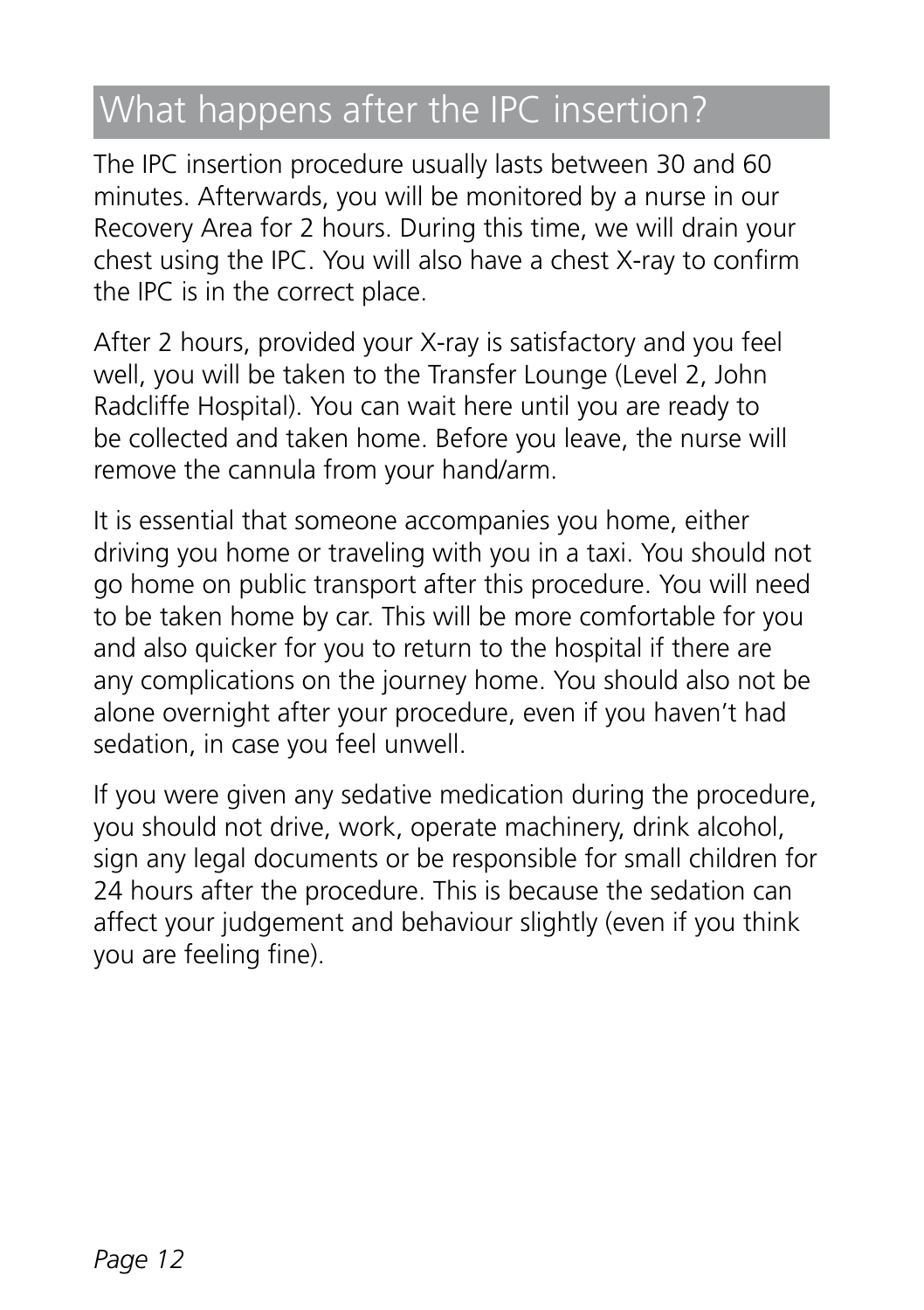#### How does the IPC stay in place?

IPCs are designed to be a permanent solution to the problem of pleural fluid (although they can be removed if they are no longer needed). There is a soft cuff around the IPC under your skin, around which your skin heals. This keeps it in position and prevents it from falling out.

Two stitches will be put in when your IPC is inserted. The stitch which has been used to close one of the incisions used to insert the IPC will need to be removed after seven days, whilst the other stitch (the stitch which holds the IPC securely in place) should be removed after three weeks. These stitches should be taken out by your GP's nurse.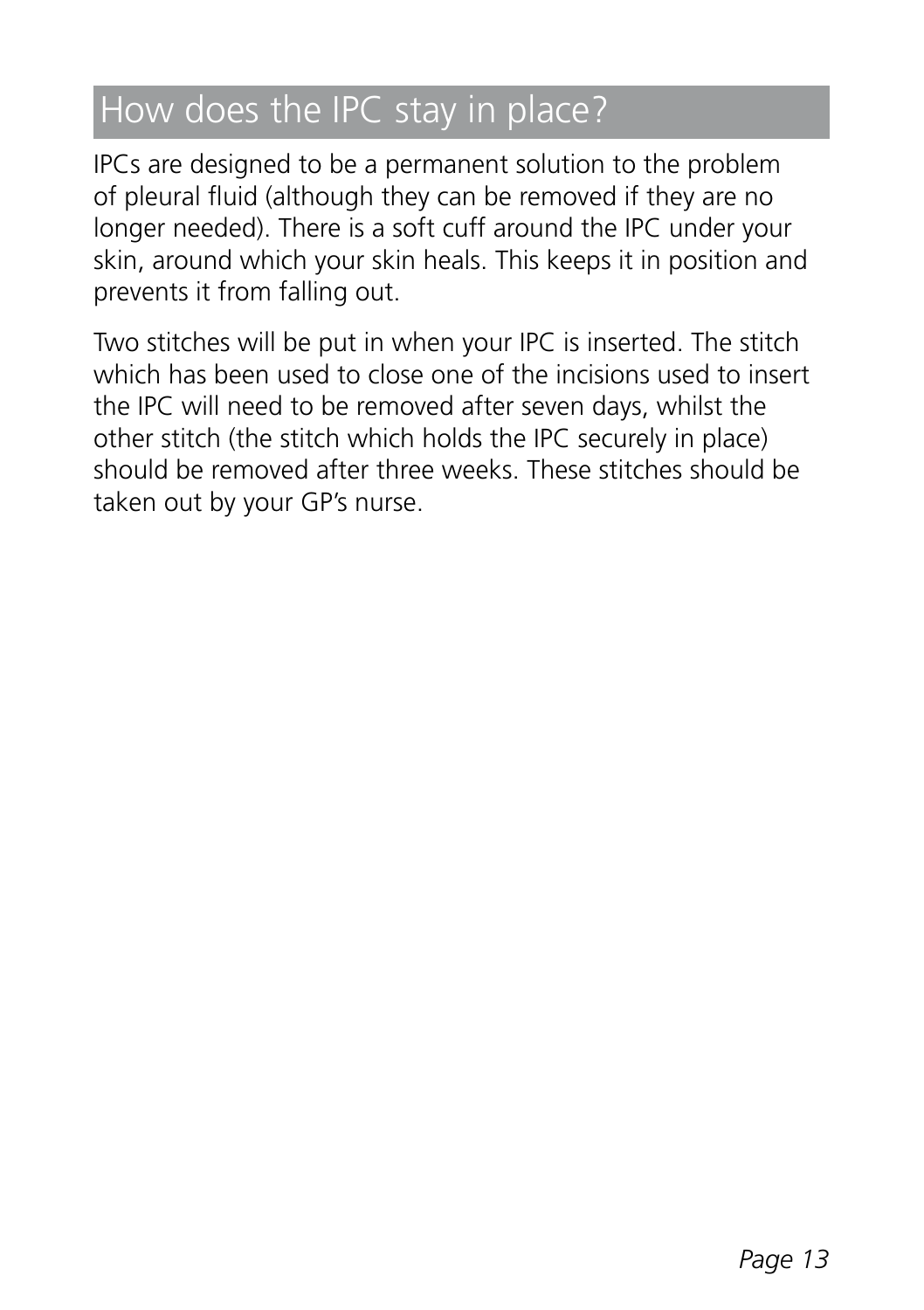## Who will drain the fluid from my IPC once it is in place?

Drainage of the fluid is a straightforward procedure. There are a number of ways that this can be done. Our Chest Ward nurses will be able to teach you, a relative or a friend, how to drain the fluid so that it can be done in the comfort of your own home.

If, however, you or your relative/friend are unable to drain the fluid, then we can arrange for a district nurse to do this for you.

We will discuss these arrangements with you further before you are discharged after the procedure.

#### IPC equipment - bottle and accessories used to drain fluid



*©Rocket Medical*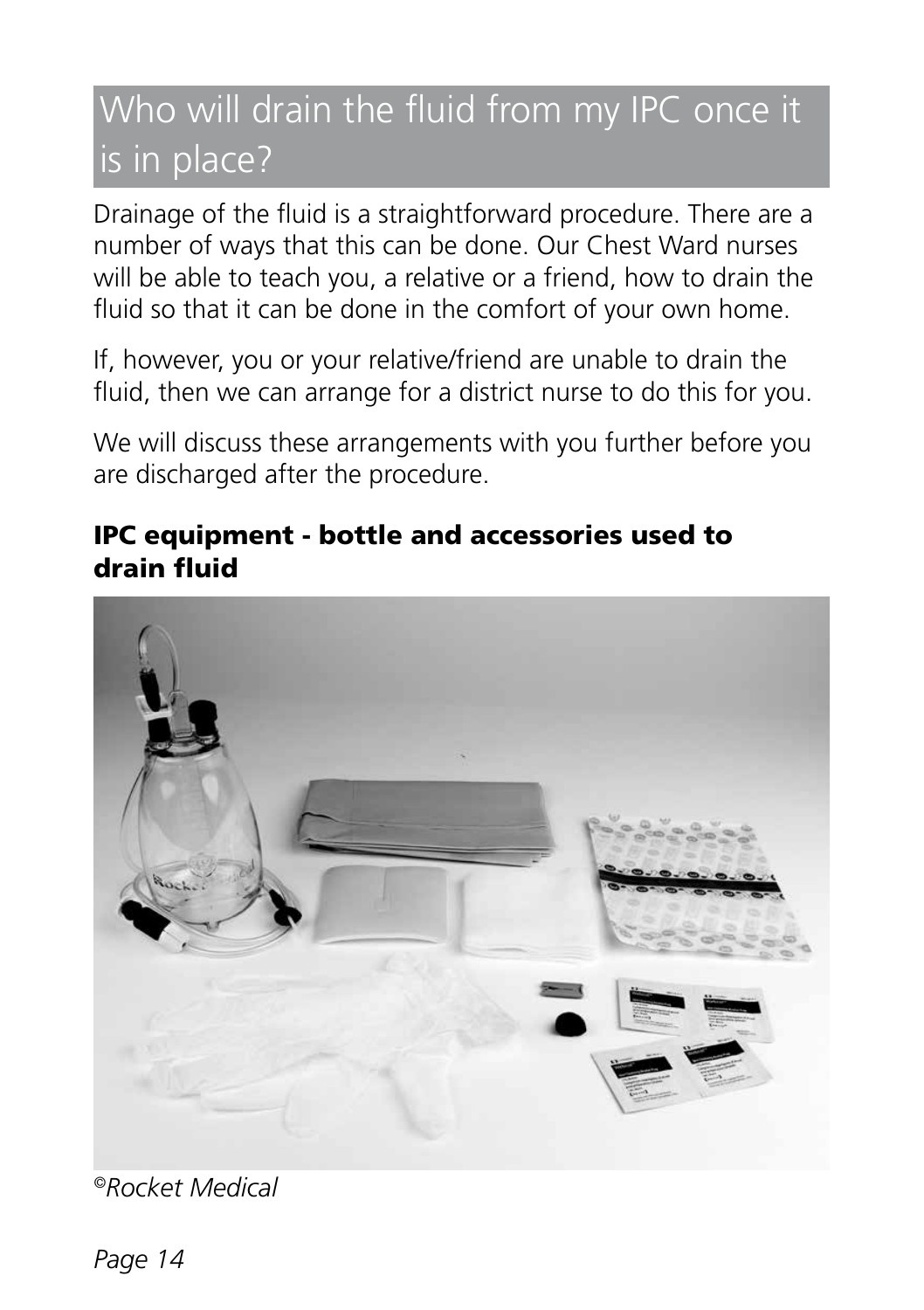## How often can I drain fluid and how often do I need to do this?

When your IPC is inserted, most of the fluid from your chest will be removed at the same time. The rate at which the fluid comes back varies; some people need daily drainage whilst others require only weekly drainage or less.

You can drain fluid as often as is needed. We will discuss with you how often this may need to be done.

### Can I wash and shower normally?

Initially, after the insertion of the IPC, you will have a dressing covering the area where the IPC comes out of your side. We advise you to keep this dry until the first stitch is removed seven days later. Providing the site is then clean and dry, you will then be able to have a bath and shower as you would normally. After a month it is even possible to go swimming, as long as you are healing well.

#### When will the IPC be taken out?

IPCs are designed to remain in position permanently. However, sometimes the fluid drainage from the chest dries up and the IPC is no longer needed. If this happens, the IPC can be removed as a day case procedure (where you go home the same day).